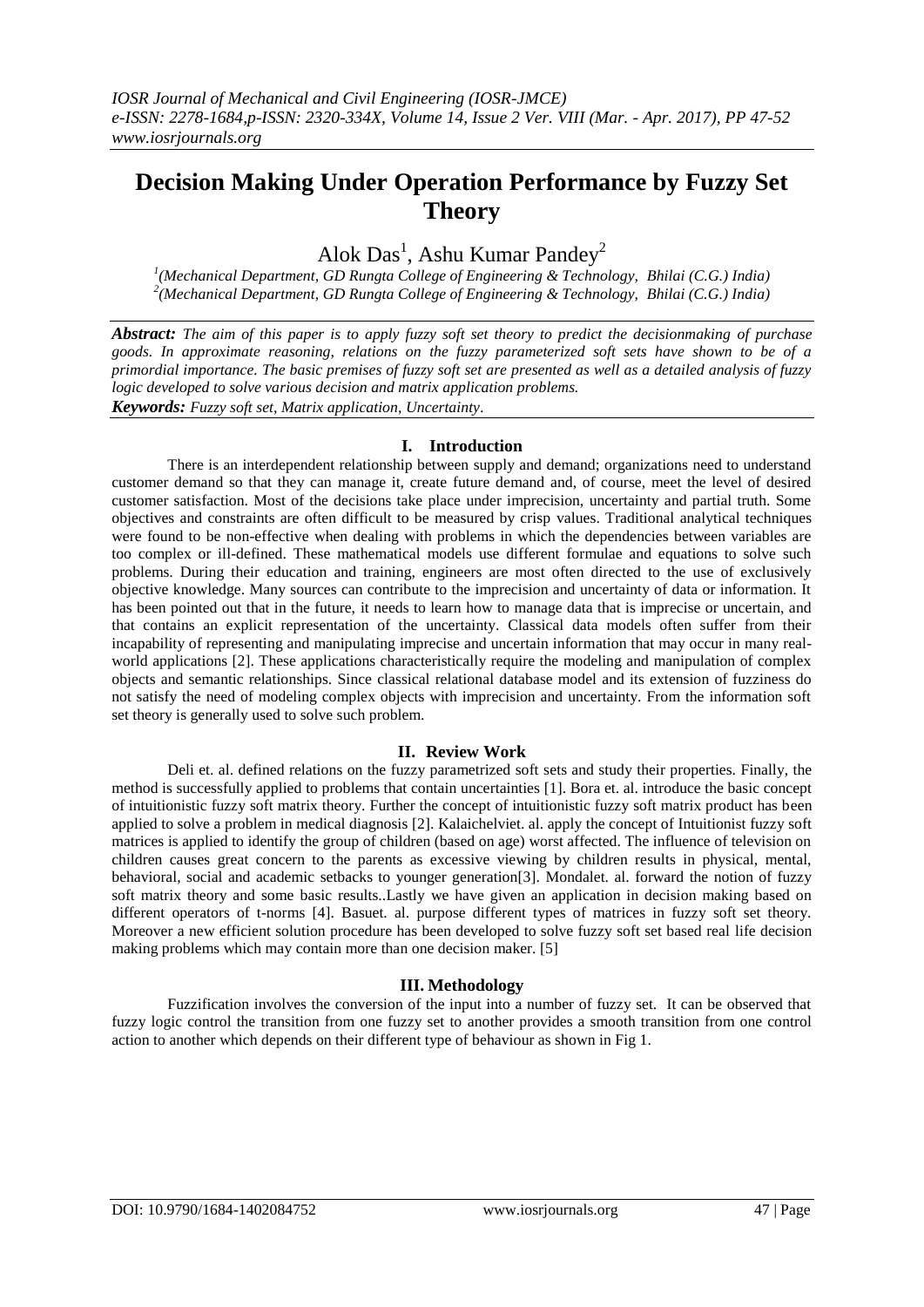

**Fig 1** Type of Membership function

## **IV. Definition Of Fuzzy Soft Set**

Mathematical developments have advanced to a very high standard and are still forthcoming today. The basic mathematical framework of fuzzy soft set theory will be described, as well as the most useful applications of this theory to other theories and techniques. The fuzzyparameters such as membership functions of the involved fuzzy variables must be tuned according to the knowledge base information; i.e, predicted data samples.

Let  $(S_A, S)$  be fuzzy soft set over U. Then U $\times S$  defined as

 $R_A = \{(U, S): S \in A, U \in S_A\}$ Where  $R_A$  is known as the relation of fuzzy set  $(S_A, S)$  and is defined as in the form of matrix.

$$
[a_{ij}] = \begin{bmatrix} S_{11} & S_{12} & \dots & \dots & S_{1n} \\ S_{21} & S_{22} & \dots & \dots & S_{2n} \\ \dots & \dots & \dots & \dots & \dots & S_{2n} \\ S_{m1} & S_{m2} & \dots & \dots & \dots & S_{mn} \end{bmatrix}
$$

This is known as fuzzy soft set matrix of order  $m \times n$  corresponding to the soft set  $(S_A, S)$  over U.

For example: Let us suppose that the universe set U contains five bages  $b_1$ ,  $b_2$ ,  $b_3$ ,  $b_4$ ,  $b_5$  and parameter set. E= {costly, beautiful, cheap, comfortable, gorgeous} = {c<sub>1</sub>, c<sub>2</sub>, c<sub>3</sub>, c<sub>4</sub>, c<sub>5</sub>}. Let  $A = \{c_1, c_2, c_3, c_4, c_5\}$  C E and F:  $A = p(U)$  soft set.

$$
F(c_1) = \left\{ \frac{c_1}{0.8}, \frac{c_2}{0.3}, \frac{c_3}{0.6}, \frac{c_4}{0.5}, \frac{c_5}{0.2} \right\}
$$
  
\n
$$
F(c_2) = \left\{ \frac{c_1}{0.8}, \frac{c_2}{0.2}, \frac{c_3}{0.5}, \frac{c_4}{0.4}, \frac{c_5}{0.1} \right\}
$$
  
\n
$$
F(c_3) = \left\{ \frac{c_1}{0.3}, \frac{c_2}{0.7}, \frac{c_3}{0.5}, \frac{c_4}{0.4}, \frac{c_5}{0.9} \right\}
$$
  
\n
$$
F(c_4) = \left\{ \frac{c_1}{0.8}, \frac{c_2}{0.6}, \frac{c_3}{0.4}, \frac{c_4}{0.2}, \frac{c_5}{0.7} \right\}
$$
  
\n
$$
F(c_{51}) = \left\{ \frac{c_1}{0.5}, \frac{c_2}{0.2}, \frac{c_3}{0.8}, \frac{c_4}{0.3}, 0 \right\}
$$

And the relation form of (F:A) is written.

$$
(a_{ij}) = \begin{bmatrix} 0.8 & 0.8 & 0.3 & 0.8 & 0.5 \\ 0.3 & 0.2 & 0.7 & 0.6 & 0.2 \\ 0.6 & 0.5 & 0.5 & 0.4 & 0.8 \\ 0.2 & 0.1 & 0.9 & 0.7 & 0 \end{bmatrix}
$$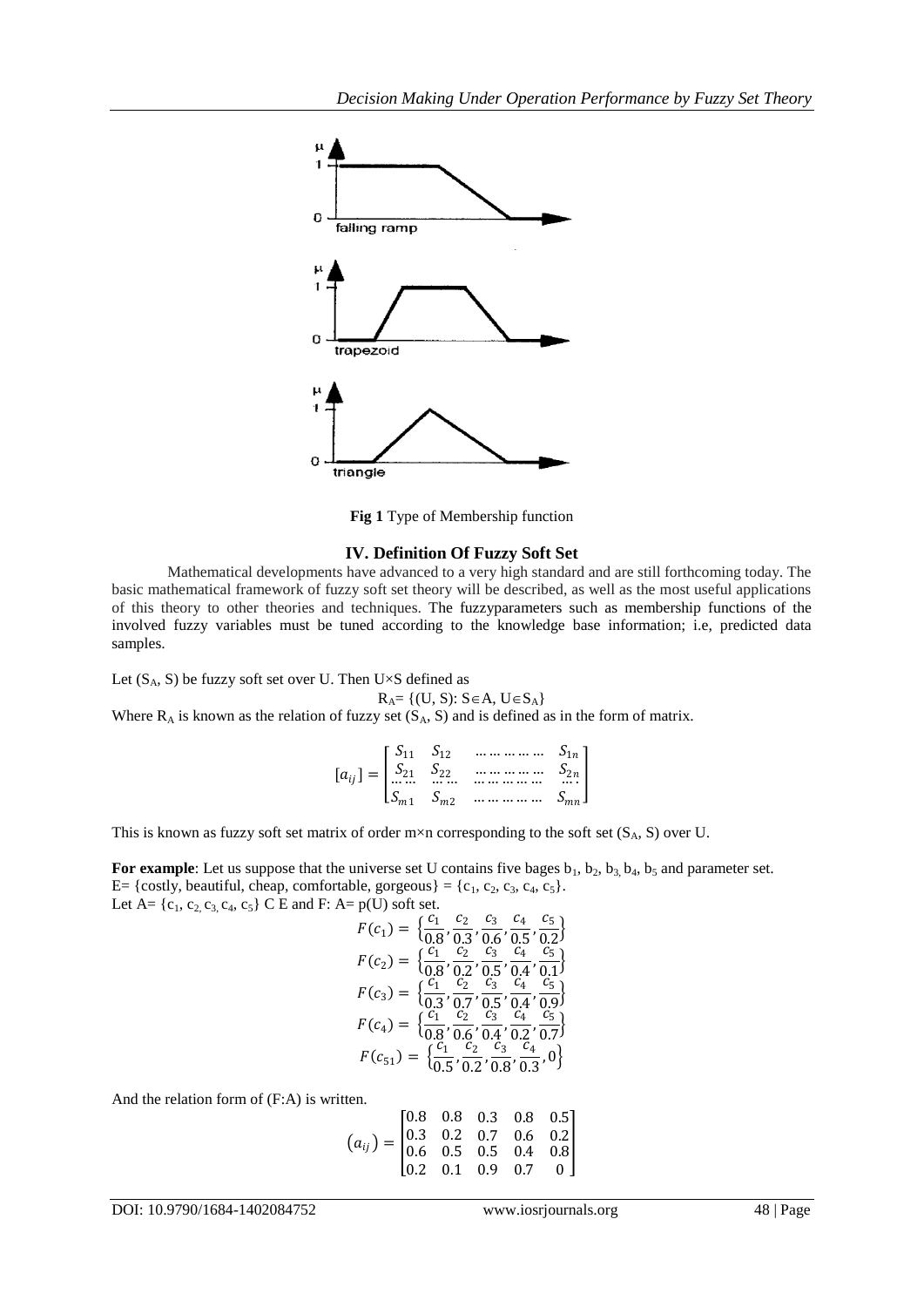## **Definition non-fuzzy**

X and Y are two non-fuzzy universes. A Fuzzy relation  $R \subset X \times Y$  is a set of pairs (x, y), where each pair has now amembership degree  $\mu_R(x, y)$  asigned  $\mu_R$  (x, y)  $\in$  [0,1]

 $\mu_R : X \times Y \rightarrow [0, 1]$ 

Example

 $X = \{3,5,8,10\}$  $XRY = " x is considerably less than y"$  $X \times Y = \{(3, 3), (3, 5), (3, 8), (3, 10), \dots (10, 10)\}\$  $XRY = "x$  is considerably less than y"  $x_1$   $x_2$  $\gamma_2$   $\gamma_1$ 

$$
R = \frac{x_1}{x_3} \begin{bmatrix} x_1 & x_2 & x_3 & x_4 \\ 00 & 0.5 & 0.8 & 1 \\ 00 & 00 & 0.5 & 0.8 \\ 00 & 00 & 00 & 00 \\ x_4 & 00 & 00 & 00 & 00 \end{bmatrix}
$$

The above function is converted into matrix form and it can be solve by any matrix application to obtain single output which make decision in uncertainty.

#### **Matrix Application**

By applying fuzzy soft set theory it identify maximum and minimum satisfaction level of (particular model) mobile customers or users. In this example choose center lathe machine and asked from 8 users about different operation of this model. These features are listed as:

 $O_1$  = Motor capacity  $O<sub>2</sub> =$  Operation response  $O_3$  = Cutting time  $O<sub>4</sub>=$  Material removal rate Let it denote the set of operation by O as:

$$
O = \{O_1, O_2, O_3, O_4\}
$$

The estimation of the maximum and minimum level is possible by employing a fuzzy relation, created due course to the definition formulated is;

$$
\mu_{max}(O_j, O_k) = \frac{h}{m}
$$
  
where j, k = 1,2 ...n

In this formulation h is the total high performance of operation and m is the total number of users. The user has given their opinion as comparing their operation which one is maximum performance is denoted by H and minimum performance is denoted by L. All collected data's are shown in tables 1 to table 6.

| Table 1 Comparison operation 1&2 |  |  |  |
|----------------------------------|--|--|--|
| User                             |  |  |  |
|                                  |  |  |  |
|                                  |  |  |  |
|                                  |  |  |  |
|                                  |  |  |  |
|                                  |  |  |  |
|                                  |  |  |  |
|                                  |  |  |  |
|                                  |  |  |  |

#### **Table 2** Comparison operation 1&3

| User |  |
|------|--|
|      |  |
|      |  |
|      |  |
|      |  |
|      |  |
|      |  |
|      |  |
|      |  |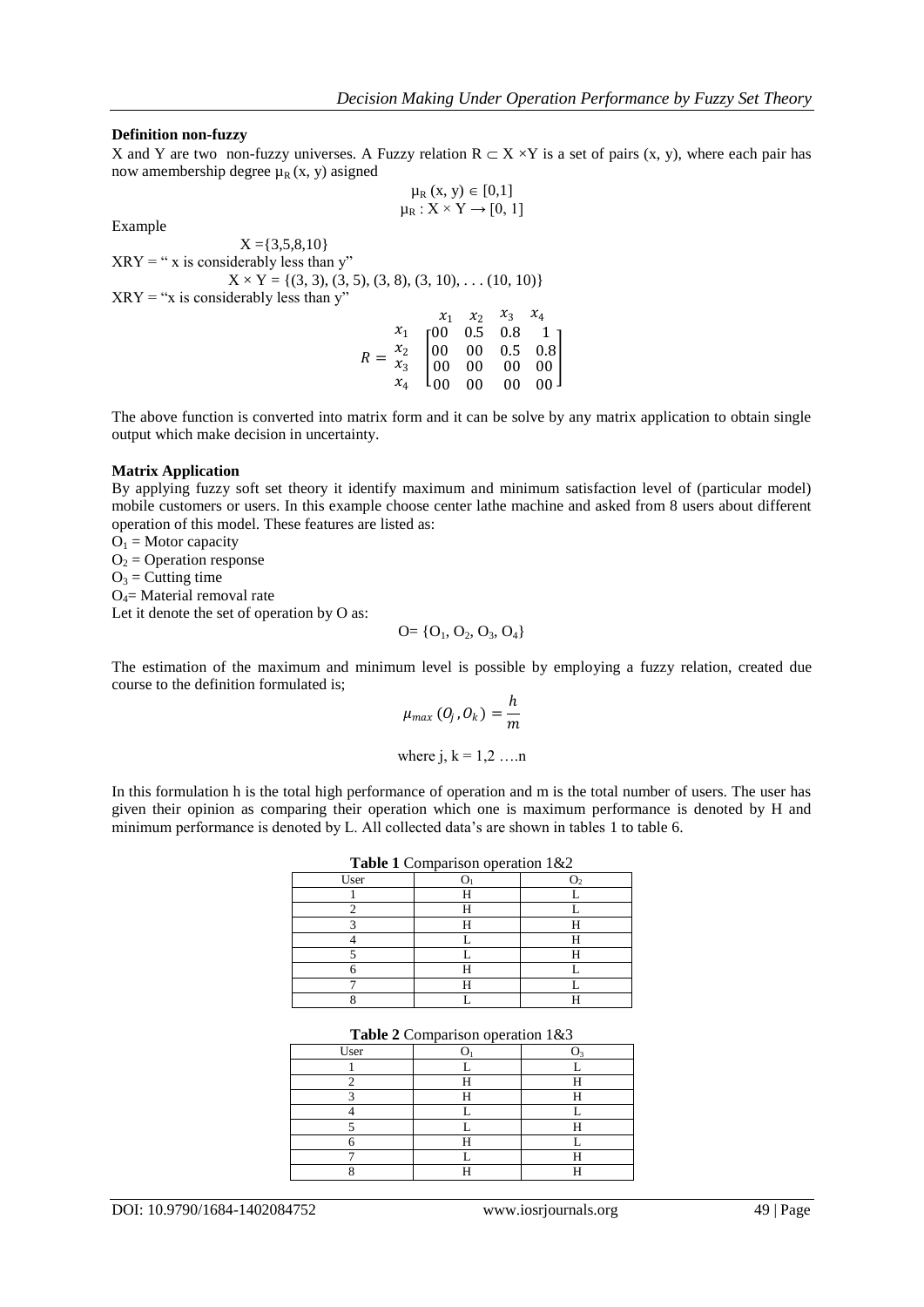| User           | O <sub>1</sub> | O <sub>4</sub> |
|----------------|----------------|----------------|
|                | H              | Н              |
| $\overline{c}$ | L              | L              |
| $\mathcal{R}$  | L              | H              |
|                | H              | H              |
| 5              | L              | H              |
| 6              | L              | H              |
|                | H              | L              |
| 8              | L              | Н              |

## **Table 3** Comparison operation 1&4

| Table 4 Comparison operation 2&3 |                |                |  |
|----------------------------------|----------------|----------------|--|
| User                             | O <sub>2</sub> | O <sub>3</sub> |  |
|                                  |                |                |  |
| ∍                                | н              |                |  |
|                                  |                | н              |  |
|                                  | н              | н              |  |
|                                  |                |                |  |
|                                  | Н              |                |  |
|                                  | Ц              |                |  |
| o                                |                |                |  |

#### **Table 5** Comparison operation 2&4

| -т<br>-r--               |                |                |  |  |
|--------------------------|----------------|----------------|--|--|
| User                     | O <sub>2</sub> | O <sub>4</sub> |  |  |
|                          | H              | H              |  |  |
| $\overline{2}$           | H              | L              |  |  |
| $\mathbf{3}$             | H              | L              |  |  |
|                          | Н              | H              |  |  |
| $\overline{\phantom{a}}$ | L              | L              |  |  |
| 6                        | L              | H              |  |  |
|                          | H              | L              |  |  |
| $\mathsf{\ }$            | L              | H              |  |  |

|                   | Table 6 Comparison operation 3&4 |  |
|-------------------|----------------------------------|--|
| II <sub>cor</sub> |                                  |  |

| User |  |
|------|--|
|      |  |
|      |  |
|      |  |
|      |  |
|      |  |
|      |  |
|      |  |
|      |  |

The membership degree of pair if calculated by the formulation:

 $\mu_{max}(O_1, O_2) = 5/8 = 0.63$  $\mu_{max}(O_2, O_1) = 4/8 = 0.5$  $\mu_{max}(O_1, O_3) = 4/8 = 0.5$  $\mu_{\text{max}}(O_3, O_1) = 5/8 = 0.63$  $\mu_{max}(O_1, O_4) = 3/8 = 0.36$  $\mu_{max}(O_4, O_1) = 6/8 = 0.75$  $\mu_{max}(O_2, O_3) = 5/8 = 0.63$  $\mu_{max}(O_3, O_2) = 3/8 = 0.36$  $\mu_{max}(O_2, O_4) = 5/8 = 0.63$  $\mu_{max}(O_4, O_2) = 4/8 = 0.5$  $\mu_{max}(O_3, O_4) = 3/8 = 0.36$  $\mu_{max}(O_4, O_3) = 4/8 = 0.5$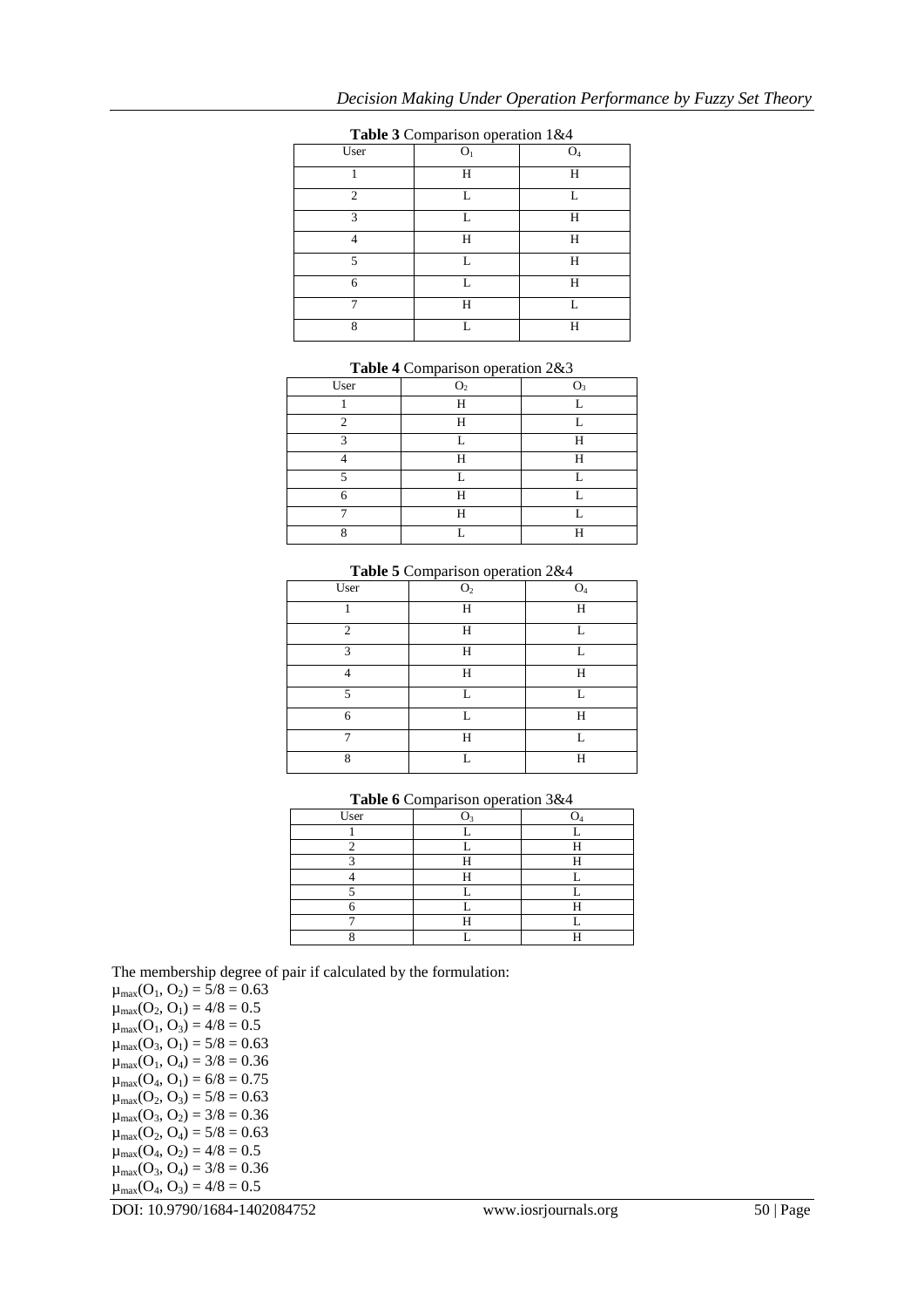In the above case it is very difficult to find the best performance or to give the grading according to their performance. So as per matrix application apply on the engineering problem, lathe machine performance data can be converted into matrix form to resolve which one is the best performance.

$$
\mu_{max} = \begin{bmatrix} \mu_{max} (O_1, O_1) & \mu_{max} (O_1, O_2) & \mu_{max} (O_1, O_3) & \mu_{max} (O_1, O_4) \\ \mu_{max} (O_2, O_1) & \mu_{max} (O_2, O_2) & \mu_{max} (O_2, O_3) & \mu_{max} (O_2, O_4) \\ \mu_{max} (O_3, O_1) & \mu_{max} (O_3, O_2) & \mu_{max} (O_3, O_3) & \mu_{max} (O_3, O_4) \\ \mu_{max} (O_4, O_1) & \mu_{max} (O_4, O_2) & \mu_{max} (O_4, O_3) & \mu_{max} (O_4, O_4) \end{bmatrix}
$$

For the diagonal entry  $\mu_{\text{max}}(O_1, O_1)$ ,  $\mu_{\text{max}}(O_2, O_2)$ ,  $\mu_{\text{max}}(O_3, O_3)$ ,  $\mu_{\text{max}}(O_4, O_4)$ , half of the total performance in each coordination table of their individual performance.

$$
\mu_{max}(O_1, O_1) = \frac{1}{2} \left[ \frac{5}{8} + \frac{4}{8} + \frac{3}{8} \right]
$$

 $\mu_{max}(O_l, O_l) = 0.75$ 

Similarly:

 $\mu_{max}(O_2, O_2) = 0.86$  $\mu_{max}(O_3, O_3) = 0.69$  $\mu_{max}(O_4, O_4) = 0.86$ 

Now substitute all values of membership performance in above matrix  $\mu_{\text{max}}$ ;

| $\mu_{max} = \begin{bmatrix} 0.75 & 0.63 & 0.50 & 0.36 \ 0.50 & 0.86 & 0.63 & 0.63 \ 0.63 & 0.36 & 0.69 & 0.36 \ 0.75 & 0.50 & 0.50 & 0.86 \end{bmatrix}$ |  |  |  |
|-----------------------------------------------------------------------------------------------------------------------------------------------------------|--|--|--|
|                                                                                                                                                           |  |  |  |
|                                                                                                                                                           |  |  |  |

#### **V. Application On Decision Making**

#### **Case Study on Lathe Machine**

The above matrix is converting into fuzzy membership function

 $\geq 1.0 - 0.7 = H$ 

- $\geq$  0.7- 0.6 = M<br> $\geq$  0.6- 0.0 = L
- $0.6 0.0 = L$

$$
\mu_{max} = \begin{bmatrix} H & M & L & L \\ L & H & M & M \\ M & L & M & L \\ H & L & L & H \end{bmatrix}
$$

$$
\mu_{max} = \begin{bmatrix} L \\ M \\ M \\ H \end{bmatrix}
$$

$$
\mu_{max} = [M]
$$

The value which comes in 0.7- 0.6 have the optimal solution for these uncertainties to make the decision that which function is best. Under these circumstances the operations are;

$$
M{=}\left\{ \mu_{max}(O_1,O_2),\, \mu_{max}(O_3,O_1),\, \mu_{max}(O_2,O_3),\, \mu_{max}(O_2,O_4),\, \mu_{max}(O_3,O_3) \right\}
$$

Select the operation which has performing maximum no. of times in these circumstances i;e,  $M = \{O_3\}$ 

So in this case clearly prove that all users are referred to best cutting time machine. Finally the all will chose that machine which have better cutting time.